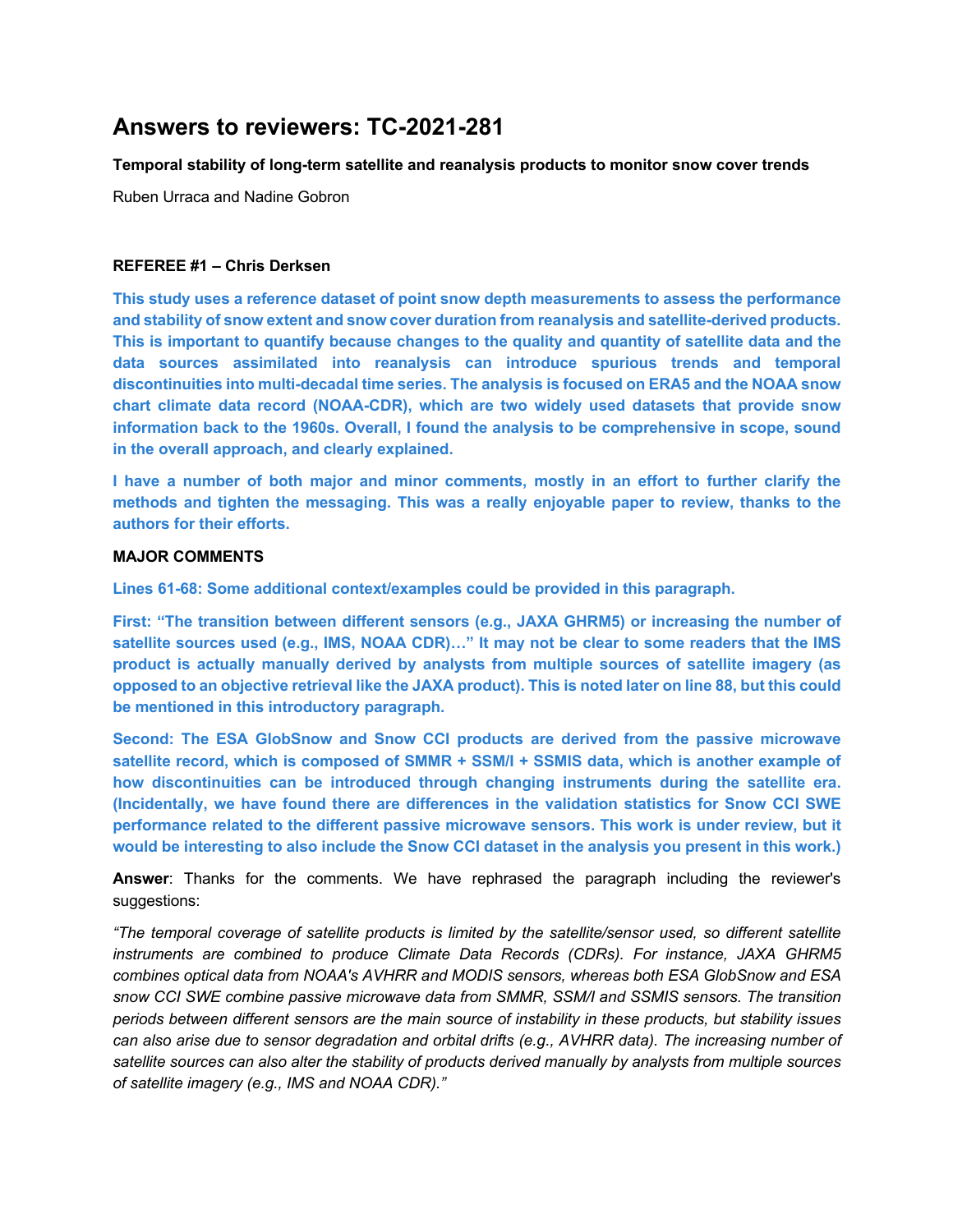**Figure 1: It's unfortunate no data from Canada were used in this study (particularly in the context of the trend analysis in Figure 9, which gives the impress of negative trends in the Eurasian sector and no trends over Canada, which is not the case). There is an updated snow depth dataset for Canada described here: Brown, R., C. Smith, C. Derksen, and L. Mudryk. 2021. Canadian in situ snow cover trends 1955-2017 including an assessment of the impact of automation. Atmosphere-Ocean. DOI: 10.1080/07055900.2021.1911781. For future reference, the Canadian Historical Daily Snow Depth Database should soon be available here (or contact the authors of the above paper):**  https://catalogue.ec.gc.ca/geonetwork/srv/eng/catalog.search#/metadata/63dca4bb-a29a-43b0-828b-7eccb03de456

**Answer**: Many thanks for providing us the link to the Canadian snow cover dataset. We agree that Canada was the main spatial gap in our study, particularly for trend analysis. We have processed all the stations available in the Canadian Historical Daily Snow Depth Database. Out of them, 57 passed our selection criteria for trend/stability analysis, and 34 were classified as spatially representative for the stability assessment.

As mentioned by Brown et al 2021, the number of Canadian stations significantly decreases before 1955 and after 2010. If we kept our original study period for the trend analysis (1950-2020), the number of Canadian stations available drops below 10. Therefore, to cover most Canadian regions, we have reduced the study period for the trend analysis from 1950-2020 to 1955-2015.

## **Section 2.2: How did you ensure that the snow depth observations retained for analysis were not assimilated into ERA5? This issue must be addressed specifically in the text to ensure independence between the reanalysis and validation datasets.**

**Answer**: C3S/ECMWF currently does not provide the list of snow stations assimilated by ERA5. This information could be included in future updates of ERA5. ECMWF specifies that ERA5 assimilates SYNOP stations, and some RHIMI, GHCN and ECCC stations may report to the SYNOP network as well. Thus, some stations used for the validation could be currently assimilated by ERA5.

We acknowledged this issue in our original submission, but we have extended the discussion on the potential limitations of our study in the revised version.

*"ERA5 assimilates 3507 snow depth observation from SYNOP, but the exact list of stations assimilated is not yet available (ECMWF, personal communication). It is likely that some RHIMI, GHCN, and ECCC stations were assimilated by ERA5, since some stations of these networks also report to SYNOP. This could compromise the independence of our validation set, particularly for the spatial accuracy analysis of ERA5 between 2005-2015 (Section 3.3). Particularly, the magnitude of the bias and RMSE will be artificially reduced at those stations assimilated by ERA5. However, the impact of this issue in stability analysis, which is the main goal of the study, should be smaller. The step changes and trends observed in the ERA5 bias do exist and are due to changes in the ERA5 model, independently of whether some stations are assimilated or not by ERA5. It is true that the assimilation of the stations could explain some of the step changes observed in ERA5 (e.g., RHIMI 1991). In this case, discontinuities will be higher at those stations assimilated by ERA5, but they will also appear at stations not being assimilated."*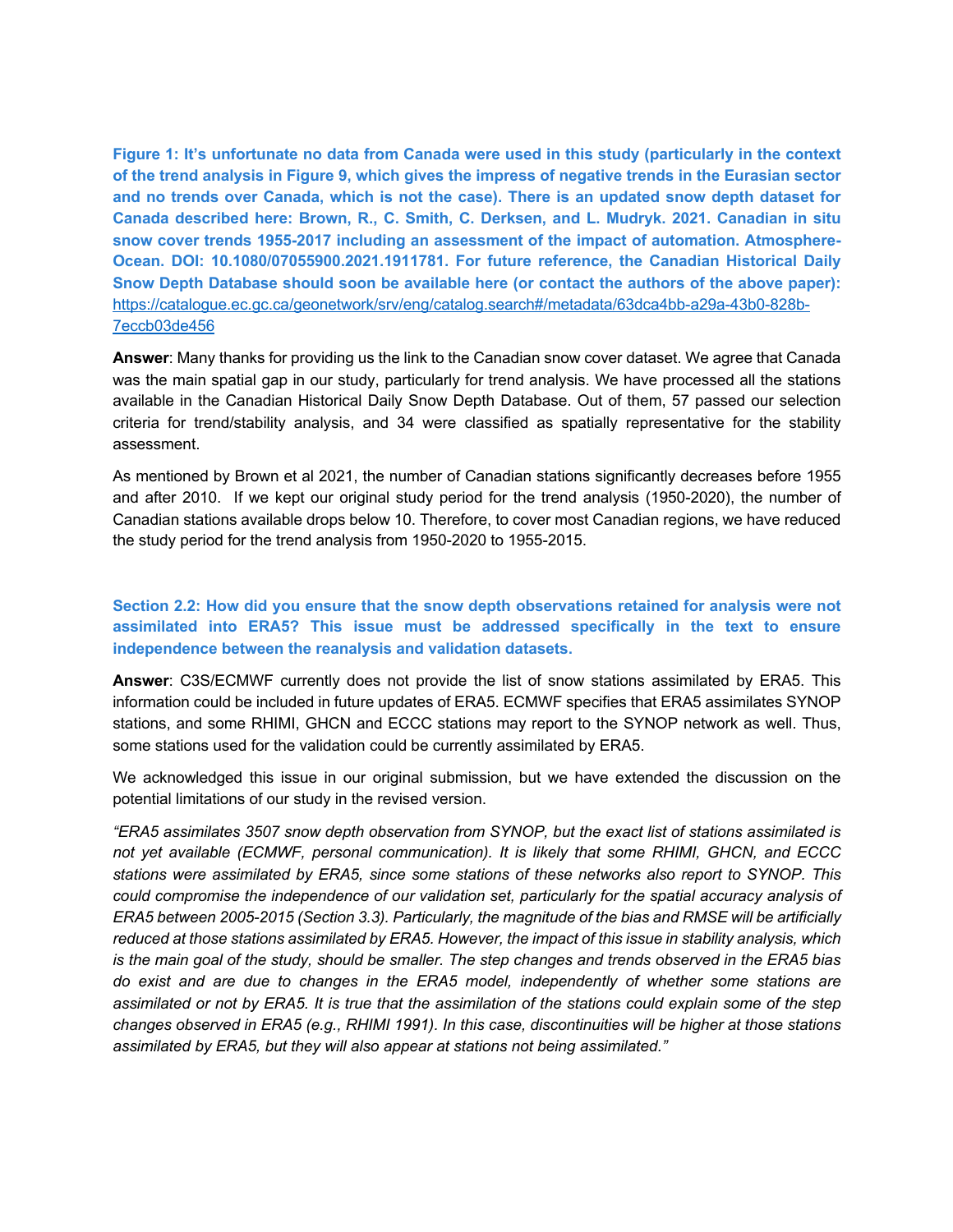**Section 2.4: Very interesting comparison with the analysis of Hori et al (2017). I'm not fully clear on how the SCF surrounding the station was determined: "In this study, we used the SCF in the surroundings of the station measured at RIHMI stations to analyze the correlation between SD at the station and the surrounding SCF (Fig. 2)." Was IMS data used to determine SCF? What distance was used around the station (IMS pixels contained by coarser ERA5/ERA5-Land pixels as described in Section 2.3?)?**

**Answer**: The snow cover fraction around the station is visually assessed at RIHMI stations. The exact definition of these measurements is given by Bulygina et al 2011:

*"The snow cover extent over the near station territory and the snow cover characteristics are visually determined at morning observations. The amount of snow covering the visible area around a meteorological station is estimated on a scale of one to ten (10–100%; or zero in the absence of snow)."*

We have extended the description of the SCF around the station in the methods section, to clarify that it is a visual measurement made at the stations:

*"The SCF in the surrounding of the stations is visually assessed at RIHMI stations (Bulygina et al 2011). We used these measurements to analyze the correlation between SD at the station and the surrounding SCF (Fig.2)."*

**Section 2.4.1: It is noted that "Stability was evaluated by analyzing how the annual bias in both SD and SCD changed temporally." and that stability was analyzed separately for the RIHMI and GHCN networks. But how were step changes statistically determined (the vertical lines in Figures 4 and 5)? Line 198: Why was the interval of four years selected to compare the bias difference before and after a step discontinuity? Was there any testing performed to confirm that this was some sort of ideal number?**

**Answer**: Some vertical lines (years of step changes) are determined by significant changes in the product algorithm: 1979 corresponds to the transition between ERA5 and ERA5 backward extension, 2004 corresponds to the addition of IMS snow data to ERA5 model. The exact year of other discontinuities (e.g., ERA5 1991) was determined with a window function that calculated how the magnitude of the step changes when varying the step year from 1950 to 2020 by intervals of 1 (Fig A1). The relative maximum or minimum was selected as the discontinuity year.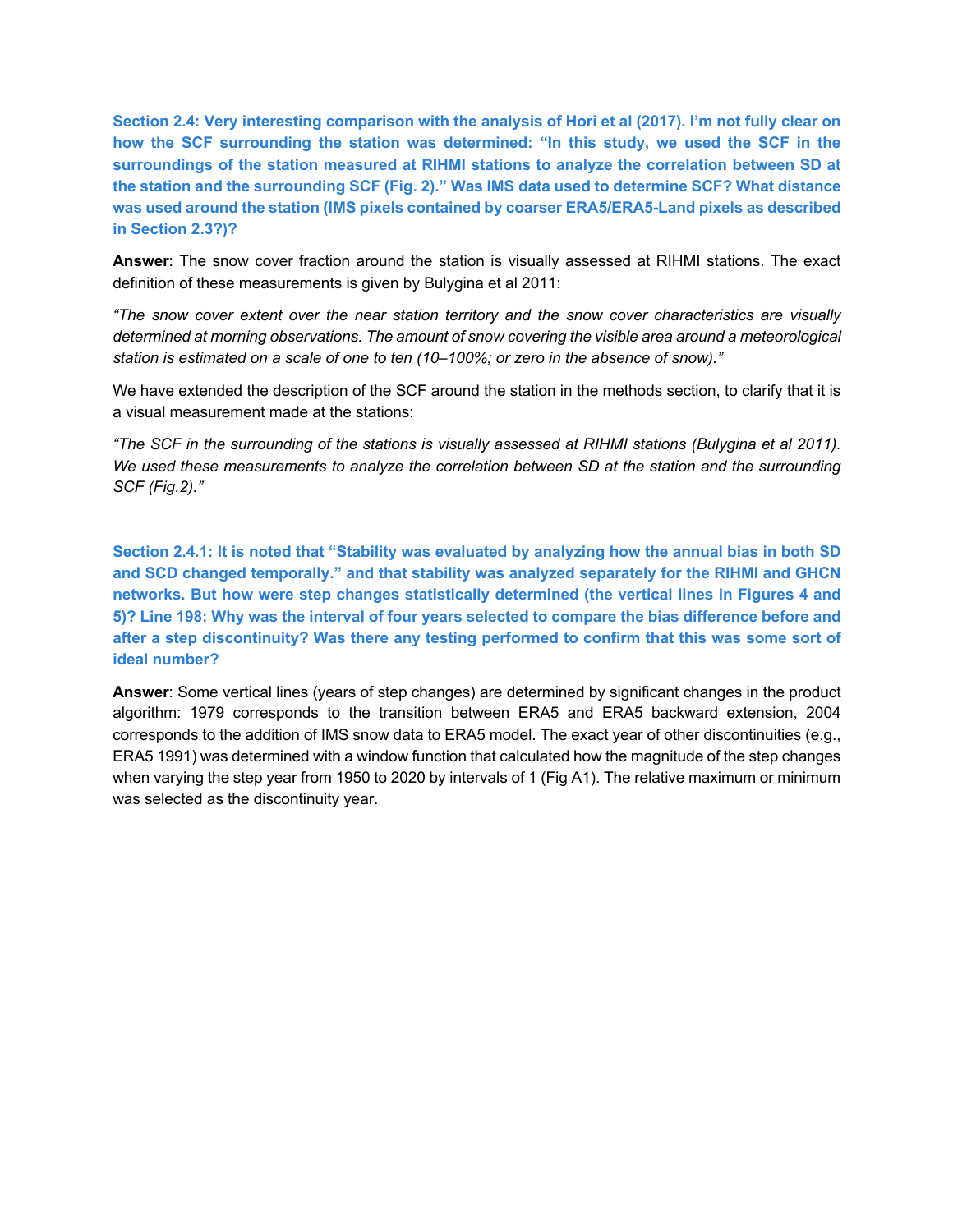

**Fig A1** Sensitivity analysis to determine the exact year of step discontinuities **(a)** and the interval used to estimate the magnitude of the discontinuity **(b). (a)** Change in ERA5 SCD Δbias (before – after) when the step year varies from 1955 to 2015. **(b)** Change in ERA5 SCD Δbias (before – after) during the 2004 discontinuity when the number of years used for its calculation (interval) is changed from 1 to 10.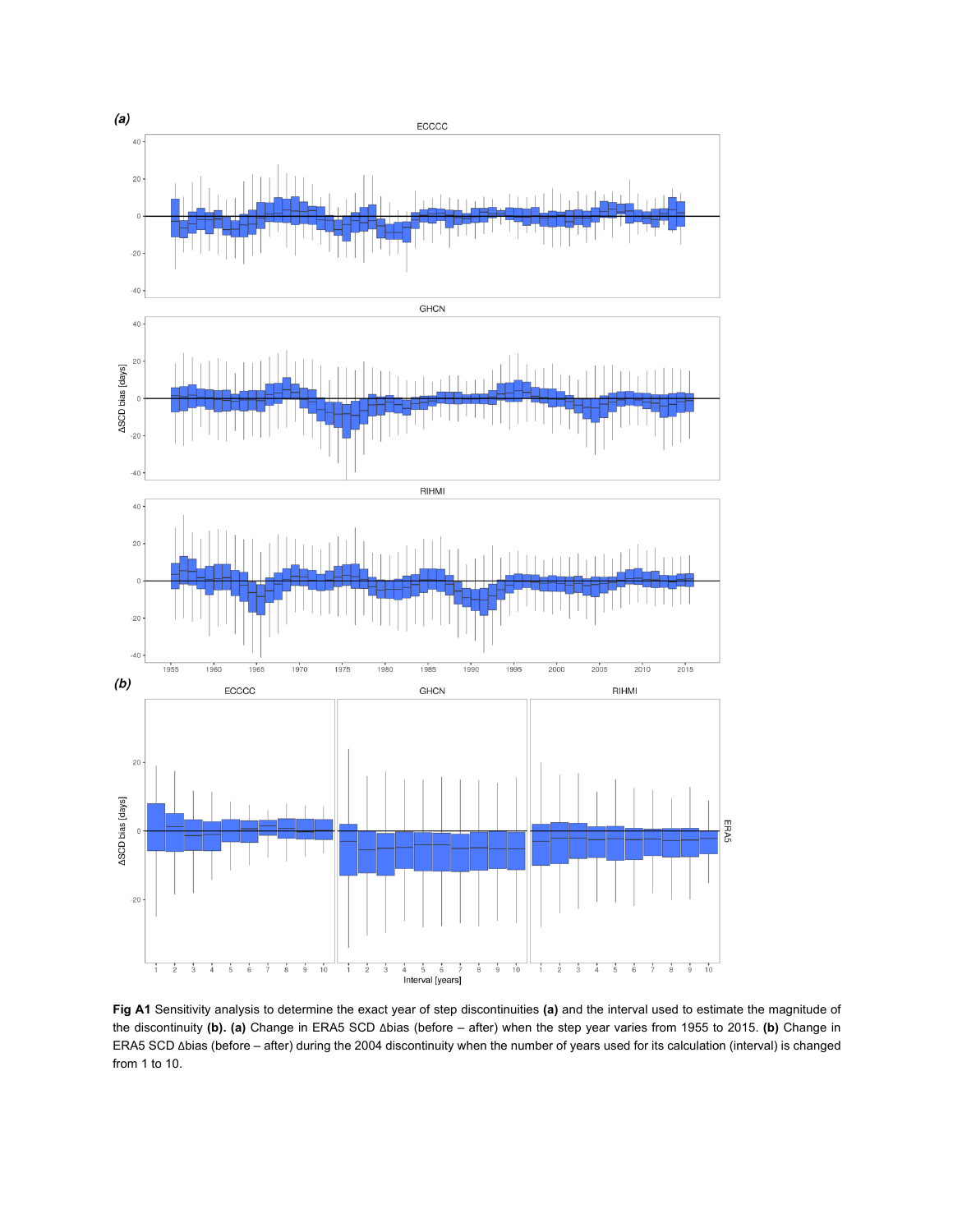The interval of 4 years used to compare the bias after and before the step was a compromise between two effects.

- The interval should be long enough to remove the effects of inter-annual snow cover variability on Δbias.
- The interval should be as short as possible to remove the effect of underlying trends in the bias on Δbias.

We evaluated the magnitude of both effects with a sensitivity analysis, measuring how the magnitude of Δbias varied with an increasing interval, from 1 to 10 years by 1-year intervals. The results show that Δbias variability stabilizes after 4-5 years. Therefore, we used an interval of 4 years

We have added this figure as supplementary material, and we have included the following explanation in the methods section:

*"The interval of four years was chosen based on a sensitivity analysis (Fig A1). This interval needs to be long enough to remove the effects on inter-annual variations of the snow cover, but too long intervals may be affected by the underlying trends in the bias. Therefore, the shortest interval after ∆bias has stabilized was chosen."*

## **Section 2.5: What is the justification for including the stations which failed the spatial representative test in the trend analysis?**

**Answer**: The main goal of the spatial representativeness test is to reduce the uncertainty of the point-topixel comparison, discarding stations in which point measurements are not representative of the larger surrounding region covered by the reanalysis pixel. However, stations discarded for the point-to-pixel validation are still valid for the trend analysis.

For instance, most of the stations classified as low representative are in coastal regions (Fig 3). However, snow cover trends at these coastal stations are still meaningful for the trend analysis. Indeed, some of these coastal regions such as Eastern USA and Eastern Canada are those experiencing a larger snow cover retreat. Besides, trends observed at coastal stations are coherent with those observed at inland locations. Thus, we believe that keeping these stations provides additional valuable information to trend analysis, without interfering with the representatives of this analysis.

**Section 3.1: I appreciate the effort taken to quantify the spatial representativeness of the point measurements. This is a long standing problem in the validation of gridded snow products at variable resolutions, which is usually acknowledged but not addressed analytically. So these results are very interesting…**

**Answer**: Many thanks for the comment.

**Line 291: "This suggests that the H-TESSEL land model used in both ERA5 and ERA5-Land tends to systematically overestimate SD, most likely due to an excessive snowfall, when no data is assimilated (ERA5 before 1979, ERA5 above 1500 m, ERA5-Land)." I find the messaging in this sentence to be confusing. If the overestimation is related to H-TESSEL, this implies that uncertainty**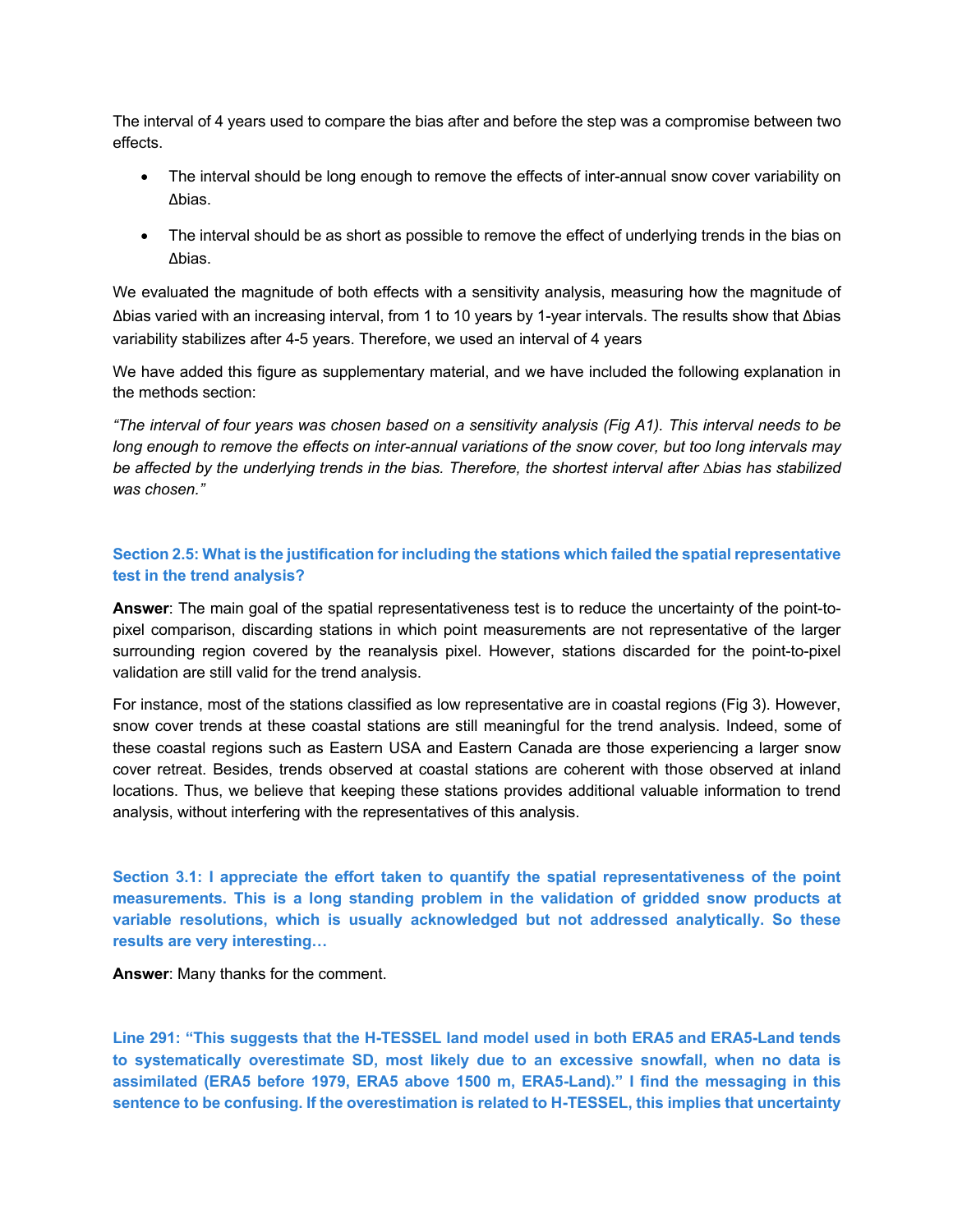**in snow parameterizations in the model lead to overestimation of snow depth, but then the problem of excessive snowfall is mentioned. Does this not imply that precipitation bias is the source of the positive SD bias as opposed to the land model?**

**Answer**: We have rephrased this sentence to clarify that the most likely cause of the SD bias is a precipitation bias, as suggested by Orsolini et al 2019:

*"As suggested by Orsolini et al 2019, the most likely cause of the snow depth overestimation in both ERA5 and ERA5-Land could be a precipitation bias, which is only corrected by the assimilation of snow depth observations in ERA5 (after 1979 and below 1500 m)."*

**Section 3.2.2: The bias trend in the NOAA CDR in fall is an important finding, and corroborates previous work which found similar issues with this product in this season. This is important because numerous studies continue to cite a positive trend in October snow extent over Eurasia, despite increasing multiple lines of evidence (this study provides a new line of evidence) which outline inhomogeneity in the NOAA CDR. I found lines 335-340 to be somewhat confusing, and suggest this text be edited for clarity. The study of Mudryk et al (2017) could also be considered, which showed (1) the NOAA CDR trends in October and November are non-physical and not consistent with other datasets, and (2) NOAA CDR trends in spring are stronger than other datasets. (Mudryk, L., P. Kushner, C. Derksen, and C. Thackeray. 2017. Snow cover response to temperature in observational and climate model ensembles. Geophysical Research Letters. 44, doi:10.1002/2016GL071789.)**

**Answer**: Tanks, we have rephrased the paragraph adding the new references:

*"Brown and Derksen (2013) suggested that the opposite effect during the spring season could be expected but was not observed. Theoretically, an improved detection of snow melting could lead to a stronger spring trend, introducing an artificial negative trend in the CDR. In this line, Derksen (2014) reported a tendency of NOAA CDR to map less snow in spring since 2007 than the multi-dataset composed by NOAA CDR, MERRA and ERA-Interim. Mudryk et al. (2017) also found that NOAA CDR has a stronger spring trend than that of other datasets. We analyzed this issue by evaluating the snow cover duration trends in spring. Negative trends in spring bias only appear at some Russian stations (Fig.7a). However, the number of stations showing significant trends in spring is smaller, and the magnitude of these trends is much lower than those in fall and winter. Despite this issue could exist in some specific regions, the impact at global scale is negligible (Fig.A8)."*

**Section 3.3: "Both ERA5 and ERA5-land use a threshold (5 cm) larger than the one applied to the stations (2.5 cm)…" In reading Section 2.4, I was wondering about the impact of these different thresholds on the validation analysis. I understand the decision to apply 2.5 cm to the snow depth measurements because this is supported by Figure 2 and is consistent with Hori et al (2017). But calculating bias with slightly different thresholds to convert SD to SCD seems problematic. Can you report on any sensitivity analysis which determines how the bias calculations are related to the choice of threshold as applied to the snow depth measurements?**

**Answer**: Thanks for the suggestion. We have included the sensitivity analysis requested by the reviewer in the results section. We evaluate the changes in snow cover duration bias when changing the station threshold from 0 to 10 by intervals of 2.5 cm.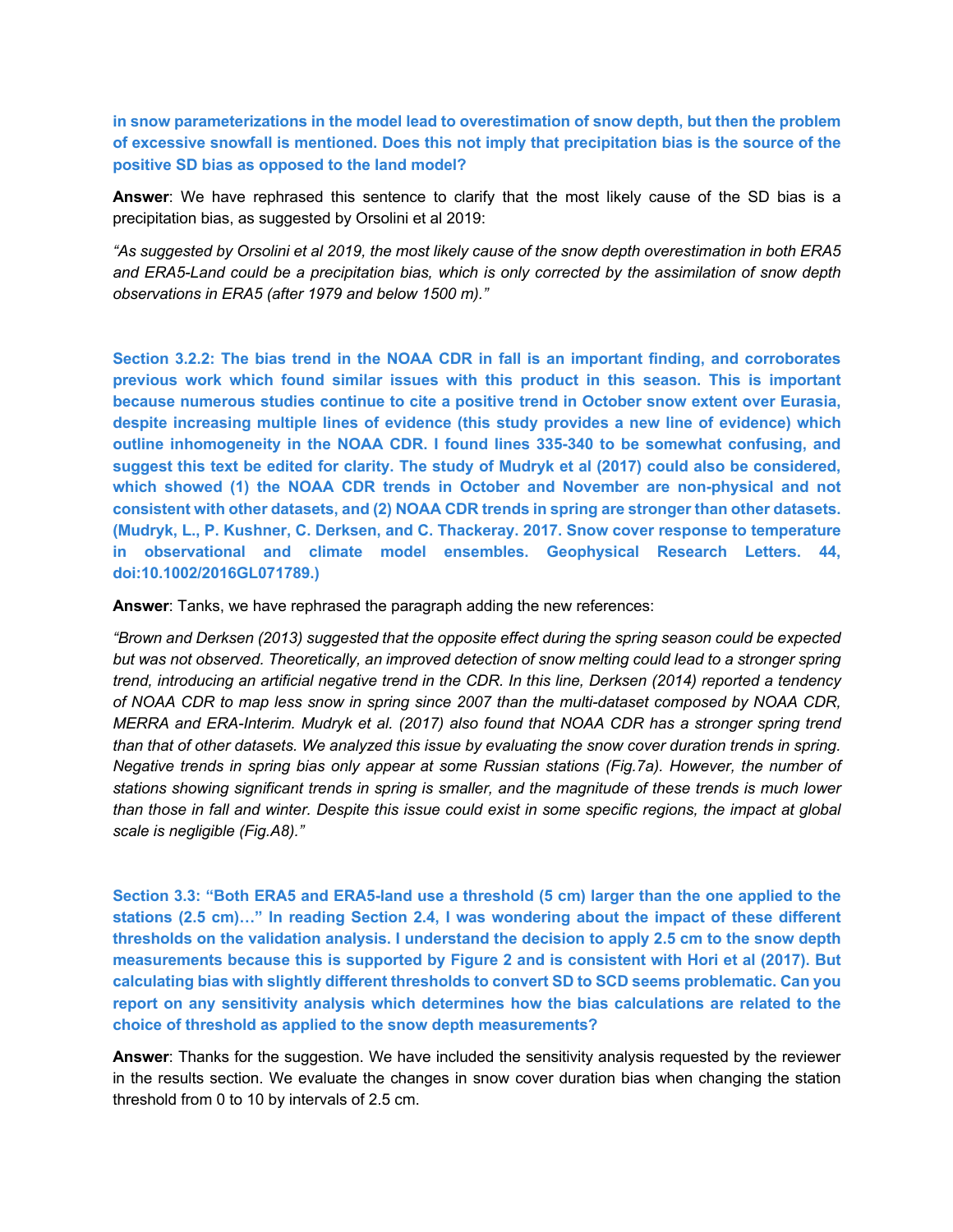

**Figure A2.** Sensitivity of the snow cover duration (SCD) bias on the snow depth to snow cover threshold used at the stations. (a) Variation of the SCD bias (median ± interquartile range) per product and network when changing the threshold from 0 to 10 cm, by intervals of 2.5cm. (b) Spatial analysis of the rate of change [days/cm] for ERA5. Both figures are derived with data from 2015.

We have discussed the results of the sensitivity analysis in the Results section:

"*In SCD, ERA5 presents a constant underestimation (IQR) of around [-9.4, -5.5 days] while ERA5-Land keeps overestimating [2.4, 11.2 days]. As above mentioned, the SCD bias strongly depends on the threshold used to convert SD to SC. Both ERA5 and ERA5-land use a threshold (5 cm) larger than the one applied to the stations (2.5 cm). This could explain why ERA5 has a negative SCD bias despite having an unbiased snow depth. Indeed, when the ERA5 threshold is applied to the stations (Fig. A2), ERA5 SCD bias is close to zero in the three networks. We could be tempted to use the same threshold in stations and product. However, the thresholds applied by products need to be validated as well, and we can only do it deriving independent thresholds for the station measurements. In this study, we have used visual snow cover measurements made at RHIMI stations, but other data sources such as high-resolution satellite imagery could also be useful.* 

*We investigated further this issue with a sensitivity analysis that evaluates how the SCD bias changes with different values of snow depth to snow cover threshold during 2015 (Fig.A2). The magnitude of SCD bias is similar between networks, indicating a good consistency between their measuring methods. However, the magnitude of SCD bias strongly varies between products. When a threshold of 2.5 cm is used, the mean SCD bias varies as follows: 24.8 days (NOAA CDR), 14.3 days (IMS), 8.0 days (ERA5-Land) and - 6.7 days (ERA5). These differences are the result of the different thresholds applied by the products, as*  well as their different snow depth biases (in case of reanalysis). Orsolini et al. (2019) already pointed out *that the different thresholds applied by reanalysis datasets was one of the main limitations for intercomparing them.*

*The sensitivity analysis also shows that changing 1 cm the station threshold leads to changes in the annual SCD bias of around 2-3 days. These changes are constant between products but vary between networks (ECCC = 2.8-4.3 days/cm, GHCN = 1.8-2.1 days/cm, RIHMI = 2.6-3.2 days/cm), due to the different snow*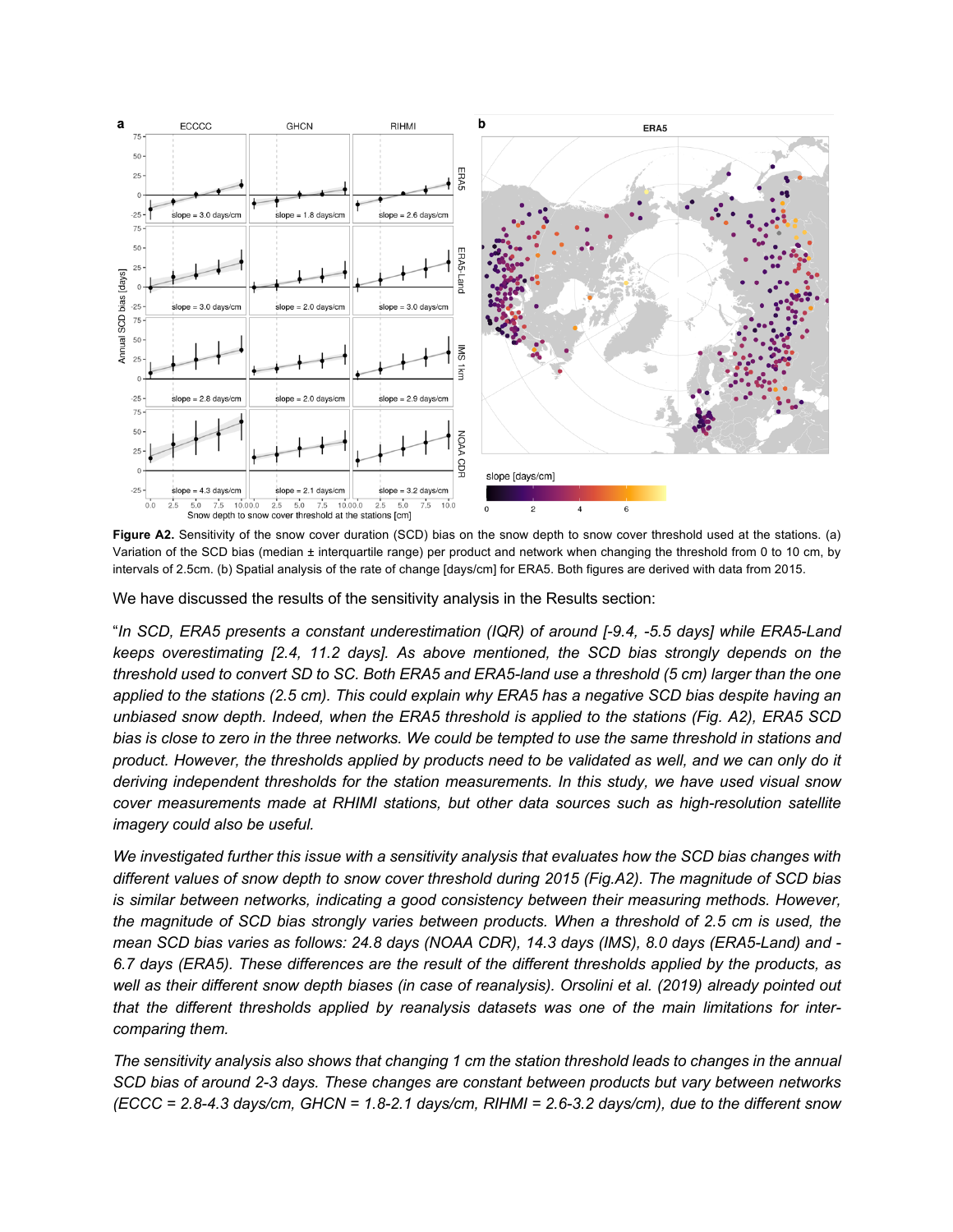*conditions in each station. Stations with more daily SD values close to the threshold are more affected by changes in the threshold."*

**Section 3.5: I suggest moving this into Section 4, because it is largely discussion material and does not present new analysis.**

**Answer**: We have moved it into a new Section 4, but we have kept the Conclusions in a separate section (new Section 5).

**Conclusions: The key result with respect to ERA5 is clearly stated on line 460: "In the reanalysis, data assimilation creates a trade-off between accuracy and stability." For applications like NWP, the instantaneous best estimate is the highest priority, but this of course does not ensure the temporal consistency required for climate monitoring. The key result for the NOAA CDR is communicated less clearly: "Overall, most of the trends/discontinuities observed are larger than the actual snow trends and the GCOS stability requirements, making these products inappropriate for climate applications without correction, particularly ERA5." I suggest re-phrasing this to provide an assessment more clearly focused on the NOAA CDR. This study provides a new line of evidence that autumn trends are very problematic in this dataset, but there are seasons and regions in which the product is suitable for climate analysis (e.g. MAM as shown in Figure 10b).**

**Answer**: We have rephrased NOAA CDR conclusions as follows:

*"NOAA CDR presents a positive artificial trend in SON and DJF. These results provide another line of evidence supporting the problematic fall trends in NOAA CDR and reveal that a similar trend appears in Europe of eastern North America during winter. Despite the numerous studies highlighting the inconsistency of NOAA CDR fall trends with in-situ measurements and with other datasets, some studies keep claiming a positive snow cover trend in fall based solely on NOAA CDR data (Cohen et al., 2021). Using NOAA CDR without correction in SON and DJF should be avoided. NOAA CDR could still be valid after correction, or in other regions and seasons (e.g., MAM) not affected by artificial trends"*

**Section 4 could also highlight that studies continue to claim there is a positive trend in autumn snow extent based solely on the NOAA CDR (https://doi.org/10.1126/science.abi9167) and do not acknowledge the literature which has identified problems with this dataset, so your study once again points out that this dataset is problematic in the autumn.**

**Answer**: We have rephrased NOAA CDR conclusions as shown in the previous comment.

#### **MINOR COMMENTS**

**Line 18: change 'snow cover decrease is aggravated' to 'snow cover decrease is coincident to decreasing snow depth…'**

**Answer**: Changed.

**Line 30: not clear what is meant by 'global circulation'.**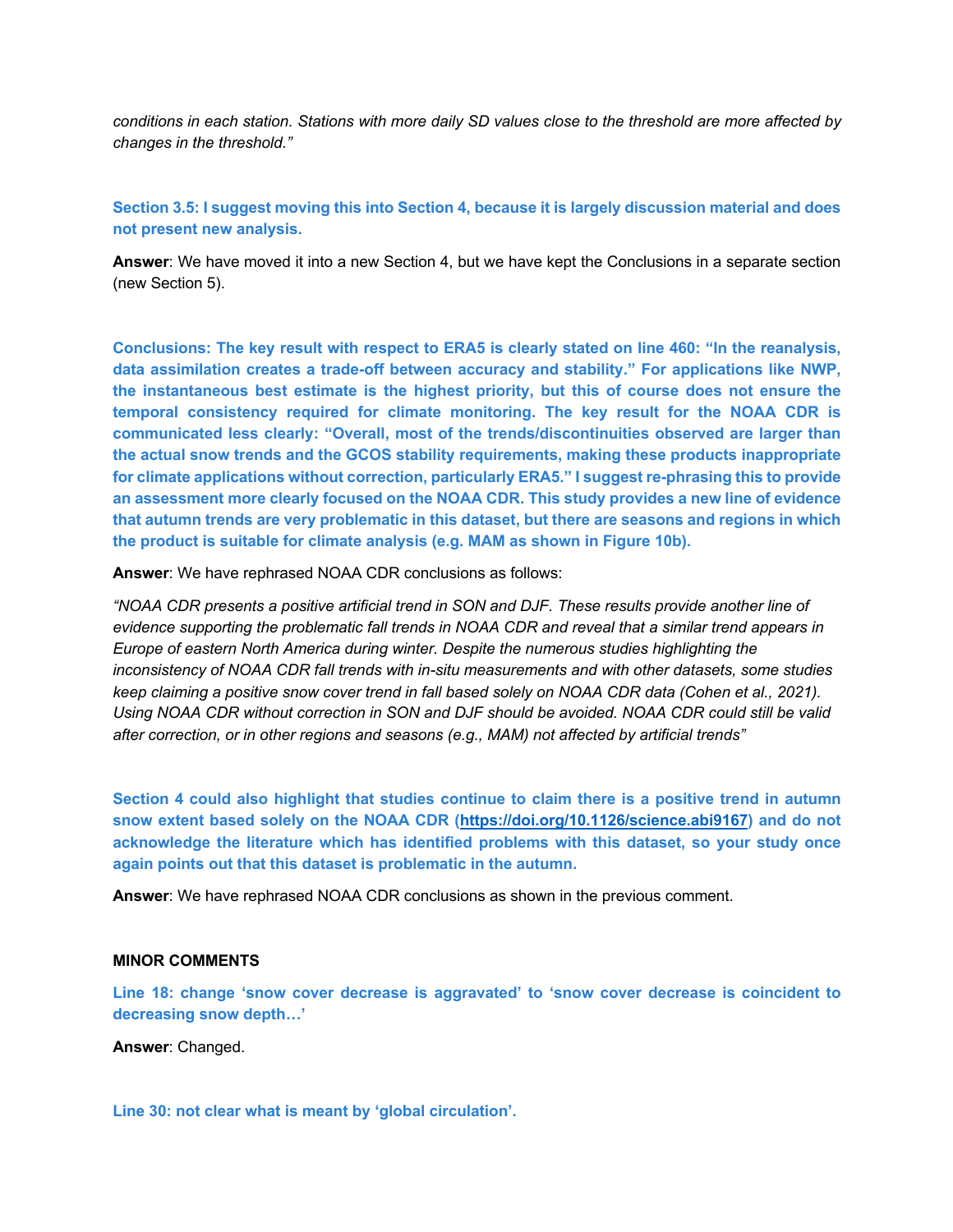**Answer**: Global atmospheric circulation. We have clarified in the text.

**Paragraph 1 of the Introduction: The Stocker et al (2013) reference for snow trends and snow-albedo feedback is a little out of date. Updated SAF estimates are in the IPCC SROCC Chapter 3, and the Thackeray et al (2019) paper provides a fairly current review. (Meredith, M., M. Sommerkorn, S. Cassotta, C. Derksen, A. Ekaykin, A. Hollowed, G. Kofinas, A. Mackintosh, J. Melbourne-Thomas, M.M.C. Muelbert, G. Ottersen, H. Pritchard, and E.A.G. Schuur, 2019: Polar Regions. In: IPCC Special Report on the Ocean and Cryosphere in a Changing Climate [H.-O. Pörtner, D.C. Roberts, V. Masson-Delmotte, P. Zhai, M. Tignor, E. Poloczanska, K. Mintenbeck, A. Alegría, M. Nicolai, A. Okem, J. Petzold, B. Rama, N.M. Weyer (eds.)].)**

**Answer**: We have included the updated values provided in IPCC SROCC Chapter 3.

**Line 33: suggest changing to '…such as the Arctic and high elevations.'**

**Answer**: Changed.

**Line 33: "Notably, only 11 long-term stations are available in the Southern Hemisphere (SH)." Very interesting! Is there a reference for this statement?**

**Answer**: The statement was extracted from IPCC AR5:

*"Measurement challenges are particularly acute in the Southern Hemisphere (SH), where only about 11 long-duration in situ records continue to recent times: seven in the central Andes and four in southeast Australia."*

We have included the corresponding reference. Nevertheless, we have relaxed the sentence as follows:

*"Long-term snow measurements are particularly limited in the Southern Hemisphere (SH) (Stocker et al., 2013)."*

**Line 46: Is there a reference for the S-NPP VIIRS dataset, as is provided for the others in this list?**

**Answer**: We have added the reference to the product user manual.

**Line 50: This is a very minor point, but the most recent citation for the GlobSnow dataset (v3) is: Luojus, K., J. Pulliainen, M. Takala, J. Lemmetyinen, C. Mortimer, C. Derksen, L. Mudryk, M. Moisander, P. Venäläinen, M. Hiltunen, J. Ikonen, T. Smolander, J. Cohen, M. Salminen, K. Veijola, and J. Norberg. 2021. GlobSnow v3.0 Northern Hemisphere snow water equivalent dataset. Scientific Data. doi: 10.1038/s41597-021-00939-2.**

**Answer**: Updated.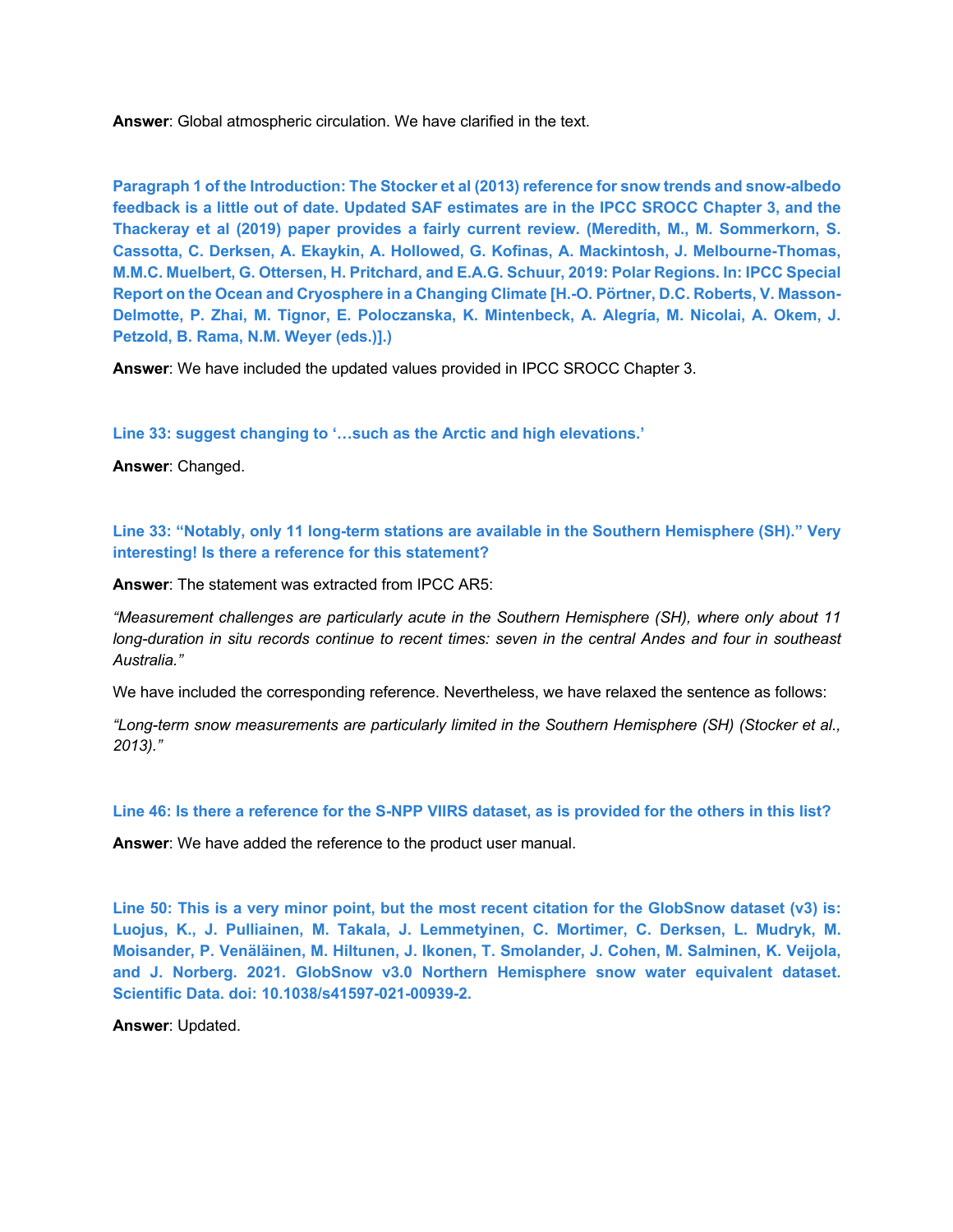**Line 87: "Since 2004, ERA5 also assimilates the IMS product but only over altitudes below 1500 m." Could add a reference to the Orsolini et al (2017) paper here.**

**Answer**: We have added the reference.

**Line 101: "…but snow observations are not directly assimilated." This is a small point but make clear that both the in situ snow depth and the IMS data are not assimilated into ERA5-land.**

**Answer**: We have clarified it as follows:

*"Neither in-situ snow depth measurements nor IMS data are directly assimilated by ERA5-Land.*"

**Line 114: Some older citations could be added to provide readers with more background on the CDR and IMS: Robinson, D., K. Dewey, and R. Heim. 1993. Global snow cover monitoring: an update. Bulletin of the American Meteorological Society. 74(9): 1689-1696. Helfrich, S., D. McNamara, B. Ramsay, T. Baldwin, and T. Kasheta. 2007. Enhancements to, and forthcoming developments in the Interactive Multisensor Snow and Ice Mapping System (IMS). Hydrological Processes. 21: 1576- 1586.**

**Answer**: We have added both references.

#### **Line 120: remove 'around'**

**Answer**: Removed.

#### **Line 141: typo 'sires'**

**Answer**: Corrected.

**Line 223: "…stations are located either on peaks (Fig. 3b) or in the valley…" This wording is quite specific. Perhaps just emphasize that elevation gradients around the stations create uncertainty?**

**Answer**: We have rephrased it as follows:

*"On mountainous regions, the spatial representativeness of the stations decreases due to the large elevation gradients (Fig.3b)"*

**Line 267: I would not refer to the NOAA CDR as having a "retrieval algorithm" since it is analystderived. How about "The positive bias is explained by changes in the analysis approach to produce the snow charts, which since 1999…"**

**Answer**: We have rephrased it as follows: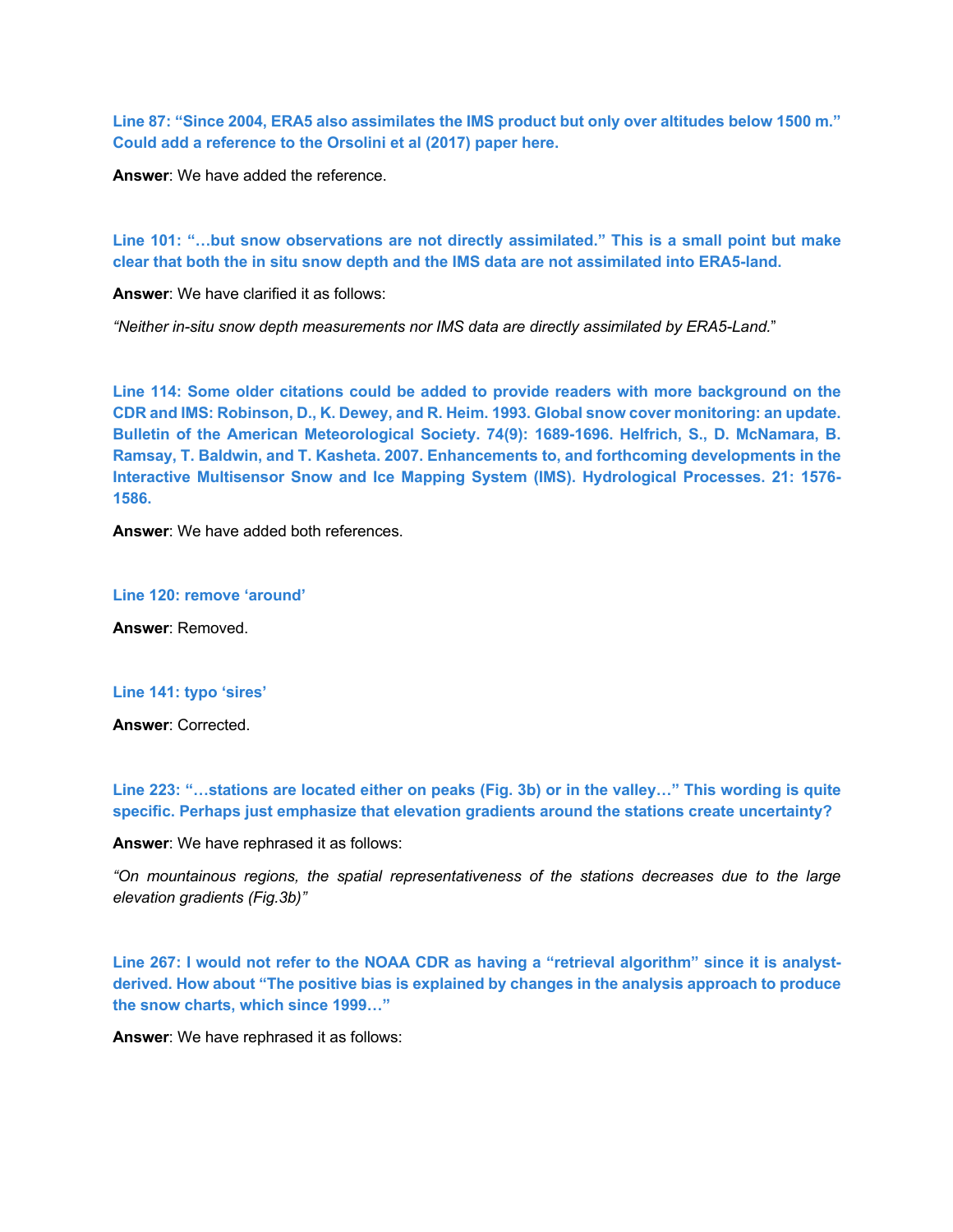*"The positive bias could be explained by changes in the analysis approach to produce the snow charts, which since 1999 considers a pixel snow-covered when only a 42% of the IMS pixels within the pixel were snow-covered."*

#### **Line 270: can you provide a reference to the NOAA CDR product manual?**

**Answer**: Yes, we have added the corresponding reference.

**Line 273: "…but a positive trend is observed since 1990 in fall and winter." Add a reference to Figure A2 here.**

**Answer**: Done.

**Line 285: The study of Mortimer et al (2020) focuses on the ERA5 discontinuity in 2004, not 1980. (please double check the other citations)**

**Answer**: The reviewer is right. Indeed, Mortimer et al (2020) reference was included in the discussion of the 2004 discontinuity.

Here we just wanted to state that ERA5 tends to have a positive bias in regions and periods when it does not assimilate station data (as reported by Mortimer et al (2020) above 1500 m). However, we have removed the reference from this section to avoid any misunderstanding.

**Line 324:Instead of Derksen, 2014, could cite Brown and Derksen (2013) here.**

**Answer**: We have changed the reference.

#### **Line 327: change 'algorithm' to 'analysts'**

**Answer**: Done.

**Line 392: "In regions such as Europe, spring SCD reductions add up to the decreasing SD, increasing, even more, the annual SCD trends." Awkward wording. I think the point is that in Europe both SD and SCD are decreasing, with the trend towards shallow snow depth amplifying the shorter SCD. In Russia, the snow cover season is shortening, despite positive SD trends in some areas, which means the spring melt signal driven by warming temperatures overrides any increase in snow accumulation during the winter.**

**Answer**: We have rephrased as follows:

*"In regions such as Europe, both SD and SCD are decreasing, with the trend towards shallow snow depth amplifying the shorter snow season. In Russia, spring SCD is also decreasing despite the positive trends in SD. This means that the spring melt driven by warming temperatures overrides any increase in snow accumulation during winter."*